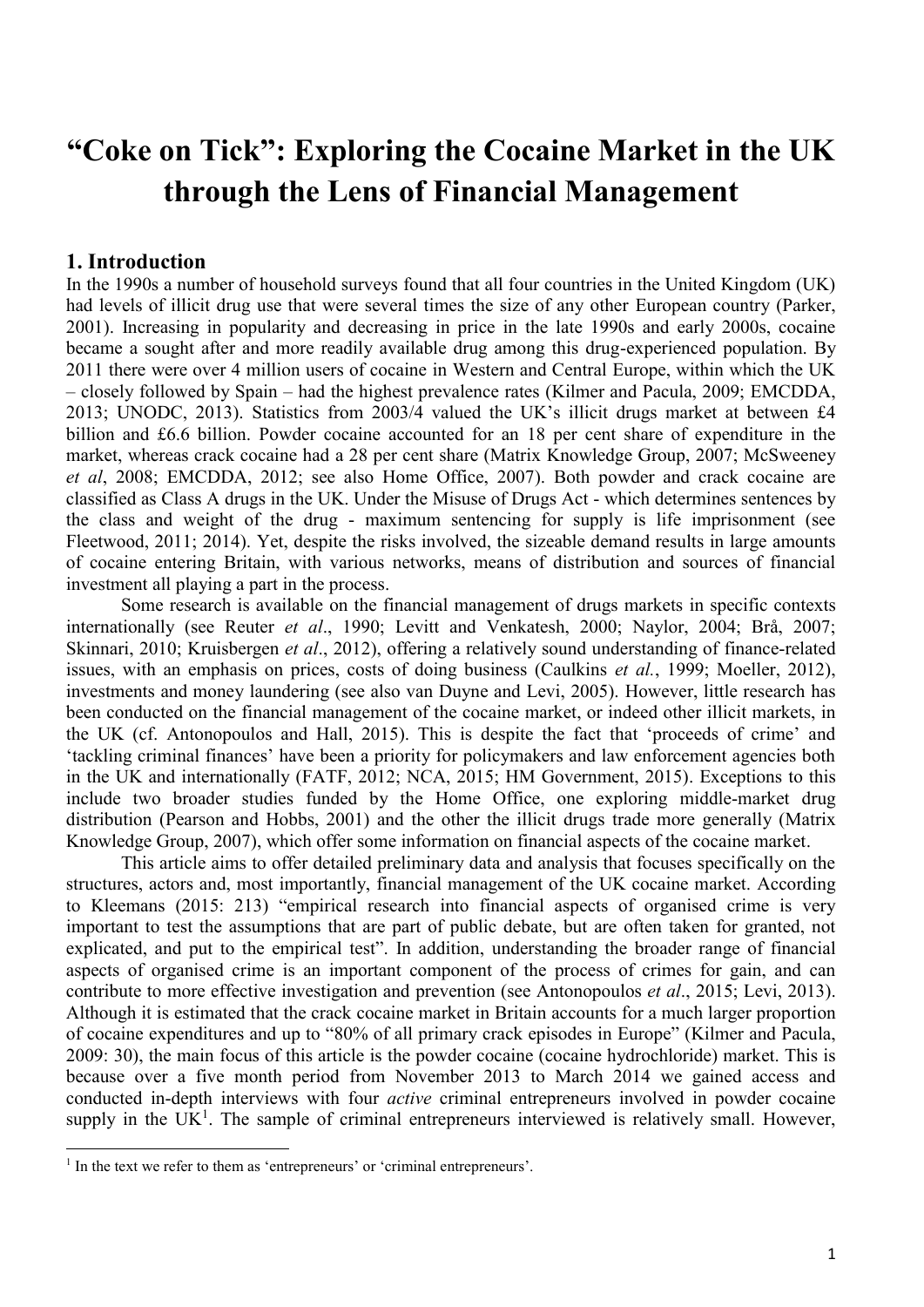bearing in mind they were active in the market at the time of interview, and were accessed via the first author's personal network without any connection to an institutional setting, the research provides valuable in-depth accounts that shed light on some of the financial aspects of the cocaine market in ways that might have been more difficult to capture if the entrepreneurs had been accessed via the criminal justice system (e.g. Matrix Knowledge Group, 2007) or drug treatment facilities (e.g. Moyle and Coomber, 2015). Furthermore, alongside a review of relevant literature and open sources, in-depth interviews were undertaken with a range of experts with knowledge of the cocaine market to offer richer empirical evidence and analysis. These experts included law enforcement agents from the Police, Her Majesty's Revenue and Customs (HMRC), the UK Border Force and the National Crime Agency (NCA), as well as independent academics/researchers who have researched the cocaine market in the UK and internationally. Some of the law enforcement agents interviewed were able to provide accounts on a macro-level because of the seniority of their position and experience (for example, a Head of Detection at HMRC).

The article is organised into three sections. The first offers a general discussion of the characteristics and key actors of the cocaine market in the UK. This overview is based on our own research and that of others (e.g. Matrix Knowledge Group, 2007; Pearson and Hobbs, 2001, etc.). The second focuses on the financial aspects of the market in terms of sources of financing, settlement of payments, and profits. The article ends with a discussion of our findings.

## **2. Cocaine Market Structure(s) and Actors**

It is well known that cocaine is primarily cultivated in South America, specifically in Colombia, Bolivia and Peru. Often it enters the UK via the Netherlands and Spain, having been initially smuggled into Europe by means of established trade routes from South America through the Caribbean or West Africa. Our interview with an HMRC officer highlighted the following modes of transport used by suppliers targeting the UK market:

- *By Sea:* merchant vessels and container shipping, with the product cut across various commodities, containers of variation and vessels of 500 tons reported; speed boats; and luxury yachts (see also Dodd, 2011).
- *By Air*: executive jets; light air crafts dropping cargo before landing; and smaller aircrafts landing in regional airports.
- *By Land:* road (car, lorry, bus); national and international rail (according to the particular interviewee, the Trans-Siberian railway is now being utilised as a faster and more effective way of shipping illicit goods from the Far East to the UK); and postal and courier services delivering parcels (this is particularly apparent in the context of the emerging online trade).

Recent figures show a reduction in the number of seizures of cocaine in the UK. Although in 2012 cocaine remained the most seized drug in England and Wales (80% of which was seized by the UK Border Force), the figure has been steadily declining since 2008/9 when the highest number of seizures were recorded during the time of peak use (Arnett, 2013). A law enforcement agent we interviewed highlighted the negative impact of changes to the border agency and enforcement structures, particularly since the formation of the Serious Organised Crime Agency (SOCA)<sup>2</sup>. Formed in 2006 as a 'non-police agency', which pooled the investigative team responsible for drug trafficking at HMRC and the National Criminal Intelligence Service (NCIS) among others (see Hobbs, 2012), our expert noted that SOCA's formation had diluted enforcement numbers and expertise. The interview also revealed:

 $\overline{a}$ 

<sup>&</sup>lt;sup>2</sup> Currently National Crime Agency (NCA).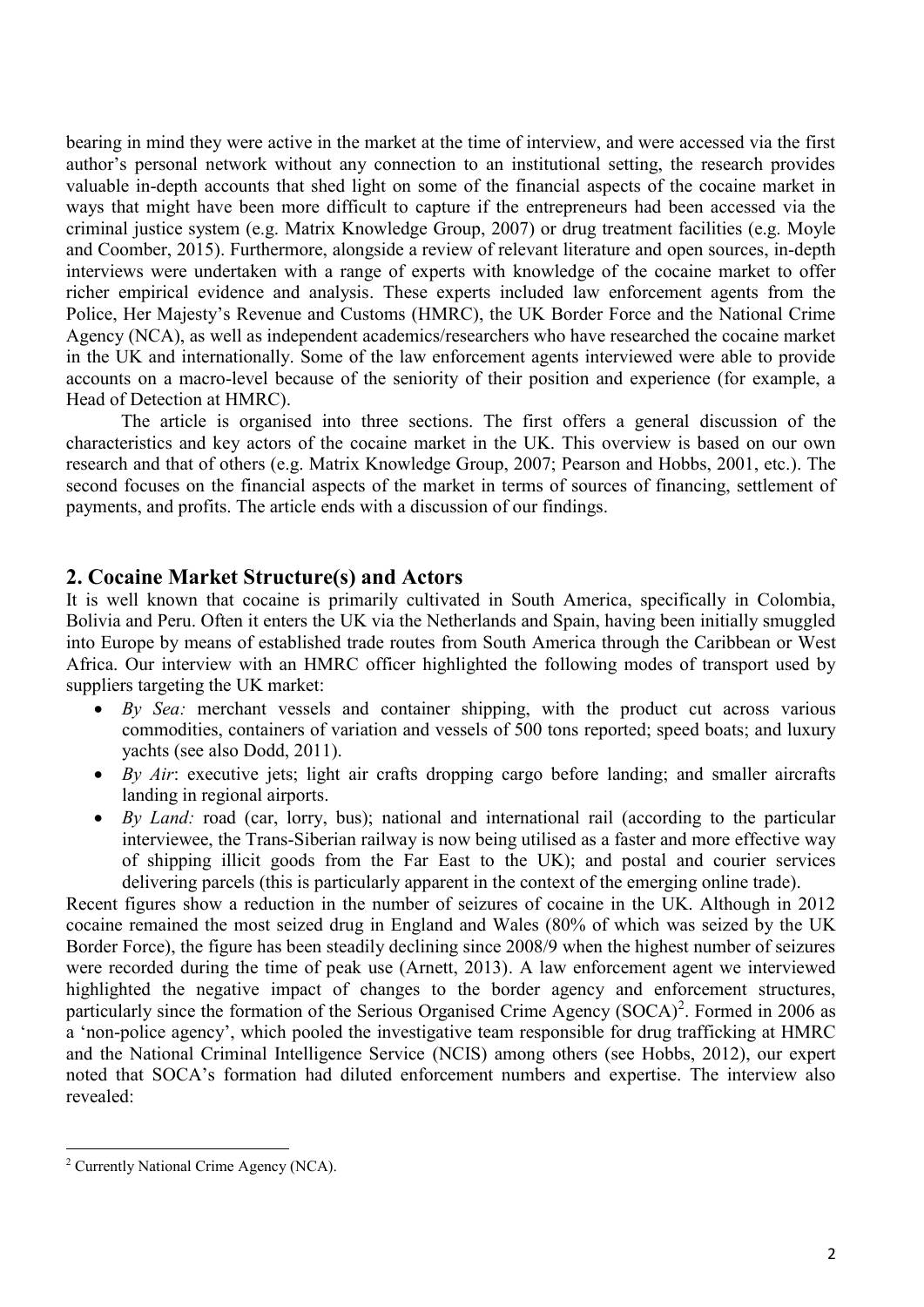- various institutional changes to the UK Border Force since 2004 that have reduced the number of customs officers;
- customs officers no longer being present 24/7 at British airports;
- the sheer size and volume of containers entering the UK.

According to the expert these factors have resulted in a substantial decrease in drug seizures and a decline in the overall effectiveness of drug enforcement practices (see also Hobbs, 2012). Therefore, changes to the policing of organised crime and drug trafficking could be the primary factors behind the decline in cocaine seizures in recent years, rather than a slowdown in supply and demand (see also Matrix Knowledge Group, 2007).

Another reason for the decrease in seizures is that continued diversification of trade routes and techniques have begun to reshape the supply chain. Container shipments are still the predominant method, with ports in the Netherlands and Belgium (Rotterdam and Antwerp, respectively) heavily implicated in the cocaine trade (see Zaitch, 2002a; UNODC, 2011; EMCDDA, 2013; NL Times, 2014). This is a major link in the supply chain of synthetic drugs between South American production centres and the UK, with "Dutch and Belgian warehousing operations playing a crucial role in trading directly with UK national middle market brokers" (Pearson and Hobbs, 2001: 21). Moreover, Eastern, South-Eastern and Central European states have become increasingly associated with the trade (EMCDDA, 2013). Increased seizures have been noted in Greece, Romania, Bulgaria and the Baltic countries (Kostakos and Antonopoulos, 2010; EMCDDA, 2013). As mentioned earlier, the emerging trend of online trading (on the surface web and 'deep web') and home delivery of smaller, retail-level quantities of cocaine in post parcels also presents an emergent and largely unknown dimension of the cocaine trade in Britain.<sup>3</sup>

In order to gain an accurate understanding of the market structure and the actors involved in cocaine supply in the UK, it is necessary to point out the distinct stages of the operation. These can be defined by the following 'four tier classification' identified by Pearson and Hobbs (2001; see also Matrix Knowledge Group, 2007; McSweeney *et al*., 2008):

- *Importation*: consisting mainly of traffickers involved in the importation of cocaine.
- *Wholesale*: those involved in selling larger quantities of cocaine.
- *Middle Market*: the drug brokers existing between importation/wholesale and retail level dealing. 4
- *Retail Level:* drug dealers who sell smaller quantities directly to consumers.

For the Matrix Knowledge Group (2007: 17), the market is structured according to the area covered by an operation. Therefore, alongside the four tiers are variations in market level and reach:

- *International*: those crossing borders and importing from abroad.
- *National:* dealers distributing nationally across towns and cities.
- *Local:* traders buying and selling in smaller geographically-defined areas.
- *Retail*: street level dealers.

 $\ddot{\phantom{a}}$ 

Both sets of classifications are not fixed and distinctions can become blurred at various levels and stages of an operation. For example, an individual or group may be importing from abroad *and* selling wholesale quantities of cocaine nationally. Alternatively, a national dealer may also be involved in distributing cocaine regionally or locally.

<sup>3</sup> It is interesting to note that some online traders of cocaine brand their merchandise as 'fair trade' or 'organic': *"We are a team of libertarian cocaine dealers"*, writes one dealer, targeting the ethically conscious user. *"We never buy coke from cartels! We never buy coke from police! We help farmers from Peru, Bolivia and some chemistry students in Brazil, Paraguay and Argentina. We do fair trade!"* (cited in Bartlett, 2014: 45).

<sup>&</sup>lt;sup>4</sup> See also Zaitch (2002b) and Decker and Townsend Chapman (2008) on the centrality and importance of brokers in the cocaine market.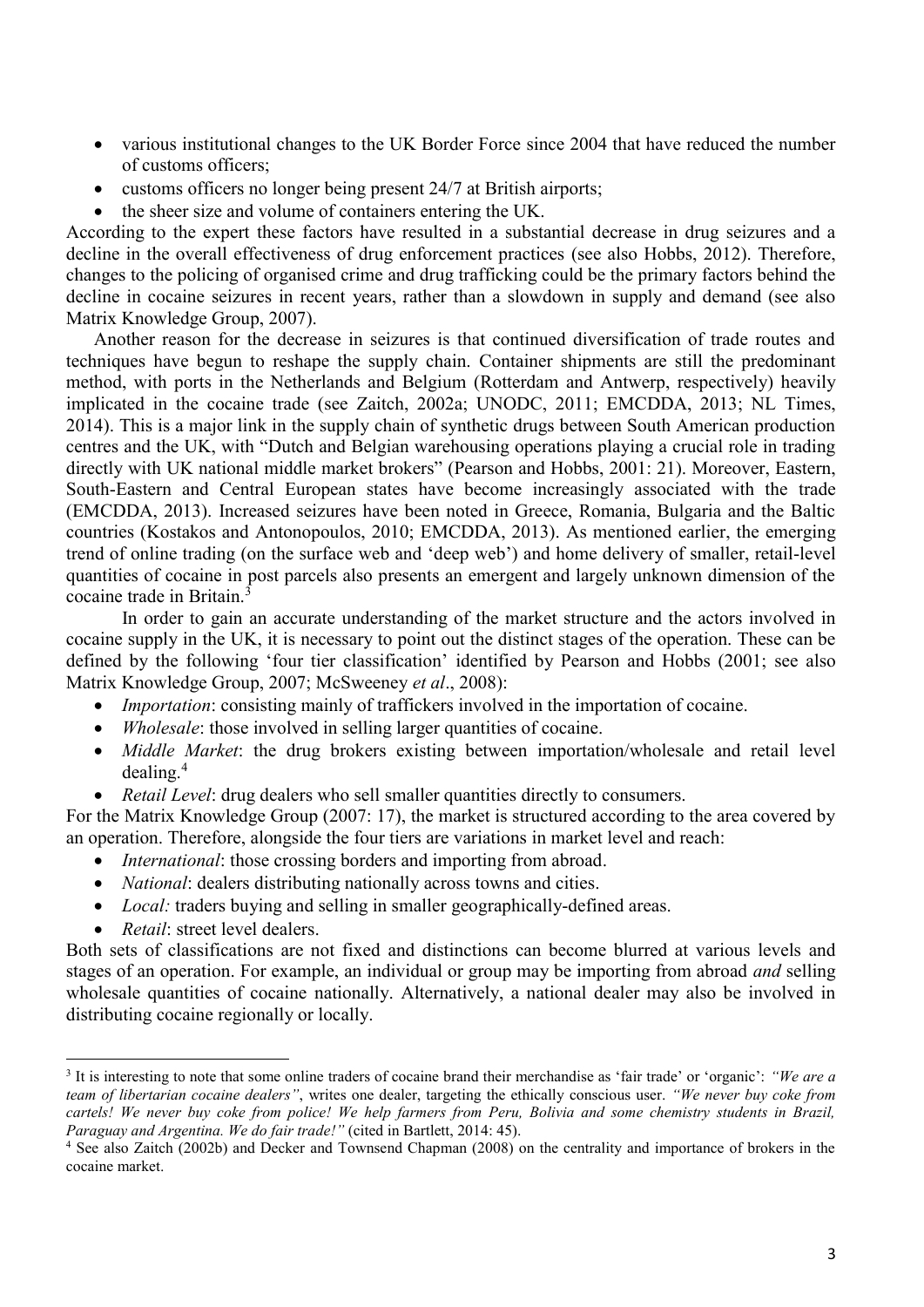Another expert we interviewed noted the lack of organisation in some operations that are international in nature, mentioning one case in which a man travelled to South America *alone*, bought some cocaine, and brought it back to the UK in a small talcum powder bottle he had ingested. In this case a direct connection to a 'crime group' was not necessary and the process was relatively disorganised. Therefore, it is important to point out that the structures of the British cocaine business vary. As the Matrix Knowledge Group found, actors involved in supply can work as 'sole traders', as part of a 'small to medium enterprise', or as part of a 'collaborative network' (2007: 32). The market is, therefore, best described as a horizontal structure. From the levels of production through to consumption different flexible networks of both 'organised' and 'disorganised' individuals and structures are involved in the process. Although some degree of hierarchy may be present at various stages of an operation, overall these are networks with variations in structure and scale in terms of the actors involved, the quantity and quality of the product they distribute and the geographical area they cover. Therefore, descriptions of cocaine businesses as 'cartels' headed up by a 'drug lord' were seen as inaccurate stereotypes by our experts and entrepreneurs. On many occasions connections exist only between small numbers of individuals along the supply chain. One key finding of the Matrix Knowledge Group's (2007) study was that individuals involved in drug supply have information about the market level in which they operate, yet know little when it comes to the market overall. Indeed, individuals working as middle level drug brokers do not want their retail level buyers to contact their wholesale supplier directly, which could have the effect of pushing the brokers out of the market.

Although the cocaine trade is a transnational trade, local and regional markets are better placed for our analysis of the British cocaine trade (see also Pearson and Hobbs, 2001). In particular, the UK's big cities are crucial to the functioning of the supply chain. The primary city associated with the illicit drugs trade is London, with Liverpool, Birmingham, Glasgow and Manchester also playing significant roles. In terms of cocaine, Liverpool is an important node in the market, where operators in the city have established themselves as major national distributors (Pearson and Hobbs, 2001). Larger and more mature night-time economies and the presence of ports (in Liverpool and Glasgow) are two key factors impacting on the size of a city's cocaine market according to experts and entrepreneurs.

Various actors are involved in the British cocaine market and they perform different roles. The Matrix Knowledge Group's (2007) study paints a comprehensive picture of the various roles involved at different levels of the cocaine trade in the UK, which can include the following:

- International Transporter
- Legitimate professional (e.g. accountant, solicitor, etc.)
- Drug Courier
- Money Collector
- Money Counter
- Money Deliverer
- Tester
- Transporter/Runner
- Specialist
- Mixer
- Corrupt Law Enforcement staff
- Storer

According to their research, a dealer's main activities include "drug purchase, storage, domestic and international logistics planning, domestic delivery and sale..*.* drug cutting activities, marketing or post sale customer services" (2007: 33). For the dealers we interviewed, transportation, storage and sale were regarded as the most important tasks. In keeping with previous research, our data identifies differences in the operations at retail level, which can consist of various markets (see McSweeney *et*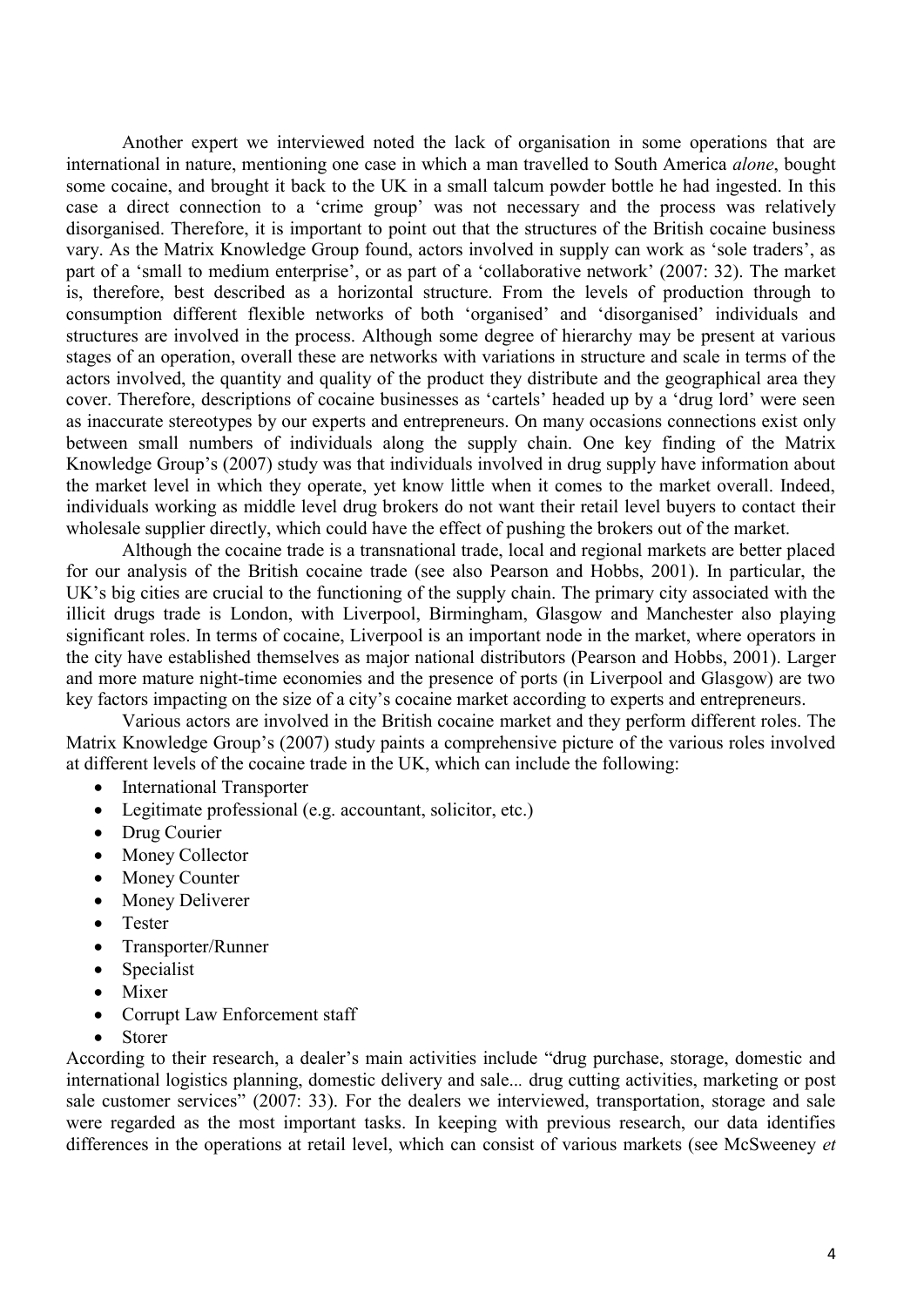*al*., 2008). Two of the entrepreneurs we interviewed operated a closed market, selling exclusively to friends who had placed orders. Another was semi-open, selling to friends and also to people in bars, clubs and after-parties. Finally, one entrepreneur sold online and to friends. There are also prison drug markets to consider, which are profitable, and where it has been noted that connections are often made between suppliers and dealers at various levels of the trade (Hales and Hobbs, 2010).

In terms of market entry, our data corroborates findings from previous research (Pearson and Hobbs, 2001; Matrix Knowledge Group, 2007; Hales and Hobbs, 2010). Initial market connections can be made through family, friends, school, neighbourhood, ethnicity, or criminal background (sometimes while an individual is serving a prison sentence). One expert, drawing upon a personal contact involved in the trade, identified his imprisonment as "the making of him", which refers to the increased criminal business opportunities he found among his fellow inmates. Pearson and Hobbs (2001) also note the role 'clubbing' and night-time leisure pursuits can perform in facilitating connections between dealers, which we have also found to be the case with one of our experts, who expressed how connections in the cocaine trade can often be made on "nights out".

Overall, there is no specific demographic involved in cocaine supply in the UK. However, some patterns have emerged in specific regions or levels of the trade. For example, Pearson and Hobbs (2001) note the role played by Colombians based in London, who control a large amount of the bulk shipments of cocaine entering the country. Moreover, the role played by Caribbean-based teams, usually involved in "small-but-often" loads trafficked via air (Pearson and Hobbs, 2001: 21). The UKDPC policy report (McSweeney *et al*., 2008) also notes the following patterns with regard to the UK cocaine trade:

- The role of Colombian traffickers who dominate the international supply of cocaine into Europe.
- The involvement of Spanish criminals involved as middle market dealers who receive shipments from outside Europe and distribute them to the UK.
- White British traffickers' roles as suppliers of powder cocaine from Spain and the Netherlands to the UK.
- West Indian traffickers involved in cocaine supply, most of which is intended to feed the UK's crack cocaine demand.

Our data suggests that British crime groups and 'families' are still involved in the importation and wholesale tier of the cocaine market (see also Zaitch, 2002a). 'Crime families' were mentioned in particular as wholesalers by the entrepreneurs we interviewed. These families or groups are not exclusively white. British-Asian networks of investors and dealers were also mentioned by UK law enforcement. Often it is through a connection to such a family or group that a retail level dealer can gain access to cocaine. The link is not always direct; a partner in a scheme of smaller retail level operators may have a direct connection through school, neighbourhood or family and will arrange supply for the group. Another entrepreneur, who is based in a smaller English city, revealed that he was buying direct from a broker in Manchester. Furthermore, data was collected with an online dealer of cocaine based in the UK, who provided the researcher with access to a range of sites and sellers on the TOR network, otherwise known as the dark net, and the broader 'deep web'. In this case the Internet gave a retail level dealer the opportunity to widen his customer base. Therefore, the online trade could reduce the need for a middle level broker, because importers/wholesalers have the ability to sell direct to the consumer. However, it may be the case that the Internet is simply mirroring streetlevel dealing and offering a similar business-to-consumer transaction, but with less risk and increased anonymity.

Finally, there was a good deal of discussion with both experts and entrepreneurs regarding a two-tier powder cocaine market that has developed in the UK in terms of differentiations in *purity* and *price*. Firstly, a 'pure' and more expensive high-end market. Secondly, a low-end, cheaper market for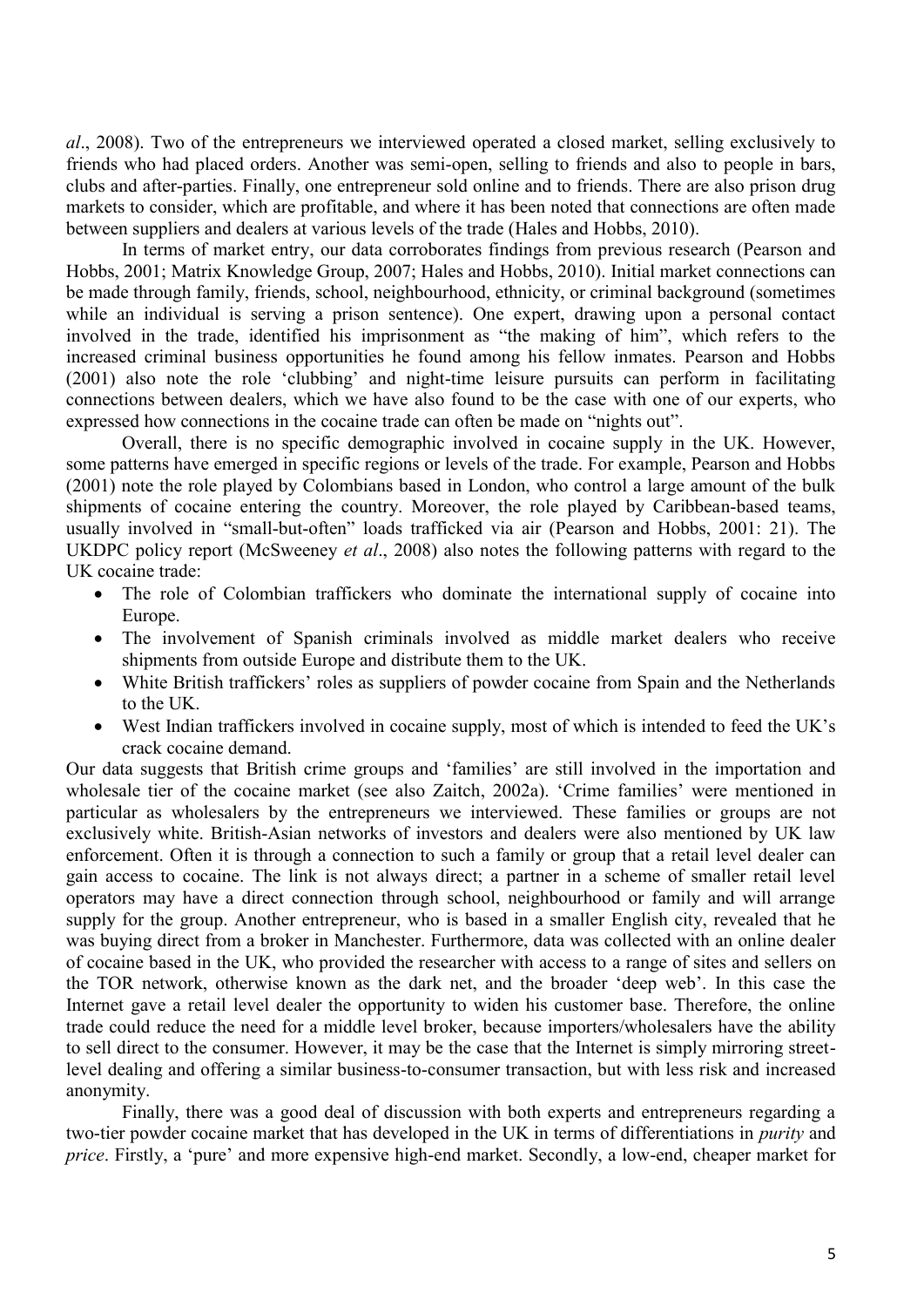product cut to a high degree with glucose or active pharmaceutical ingredients (APIs) such as benzocaine; sometimes with purity levels as low as 2 or 3 per cent at street level. For example, one entrepreneur spoke of deliveries of kilos of high purity cocaine worth thousands of pounds being dropped over the fence of a wealthy customer's house by transporters linked to wholesalers, whereas another spoke of highly cut ounces and grams sold to numerous users at street level by dealers or among friends by 'facilitators'. The majority of entrepreneurs we interviewed noted two purity levels, where they were buying and/or cutting their product in order to sell at two prices to different customers. This dual market is explored in more detail in the sections below.

Overall, studies to date have noted that the UK cocaine market has a complex and fluid structure (Pearson and Hobbs, 2001; Zaitch, 2002a; Kenney, 2007; Matrix Knowledge Group, 2007). Likewise, our data found that the market is structured by flexible and often loosely organised criminal networks.

## **3. Financing and Financial Management in the Cocaine Market**

The following sections will draw specifically on our primary interview data and findings from previous studies conducted in the UK in order to describe the financing and financial management of the British cocaine market.

### **3.1 Source of Capital for Initiating/Sustaining Criminal Operations**

Whether a group or individual is operating at the level of importation, national or local level dealing, in the first instance they must secure start-up capital. We have found that a variety of financial and non-financial means are typically used in order to initiate and sustain cocaine supply in the UK at various levels of the market.

## *3.1.1 Capital beyond the Economic*

According to all of our experts and entrepreneurs the importance of social capital (i.e. connections and relationships) and symbolic capital (i.e. trust and reputation) were equally, if not more, important than economic capital in initiating and sustaining a cocaine operation. All of our entrepreneurs mentioned the importance of acquaintances and trust to their operations. One expert also spoke fervently about the levels of trust on display. Therefore, it is through social and symbolic capital that an actor can connect with a supplier, secure product on credit, and build up a reliable long-term customer base that provides a quick turnover. The importance of a reliable customer base was also highlighted by all other retail level entrepreneurs, including the online dealer. For example, along with acquaintances and trust, one entrepreneur spoke of "being able to get rid of a certain amount quickly" as the most important need for sustaining his operation. Slowing down and diminishing the reliability of distribution to end-users at the local level would disrupt the smooth operation of the whole trade.

Moreover, drawing upon his experience, one law enforcement officer noted that financial capital is *not* necessary to enter the business. Rather it is "reputation, reliability, an initial connection, and a will to make money". In these instances, when an individual enters the market they start by buying small amounts of cocaine on credit and, ensuring they pay it back on time, begin a rolling credit with suppliers, while simultaneously building their reputation. This supports the contention made by the Matrix Knowledge Group (2007: 24) that

*"…for many individuals a combination of their life situations, and relatively easy access to friends and contacts in the business, meant that barriers to entry were very low.*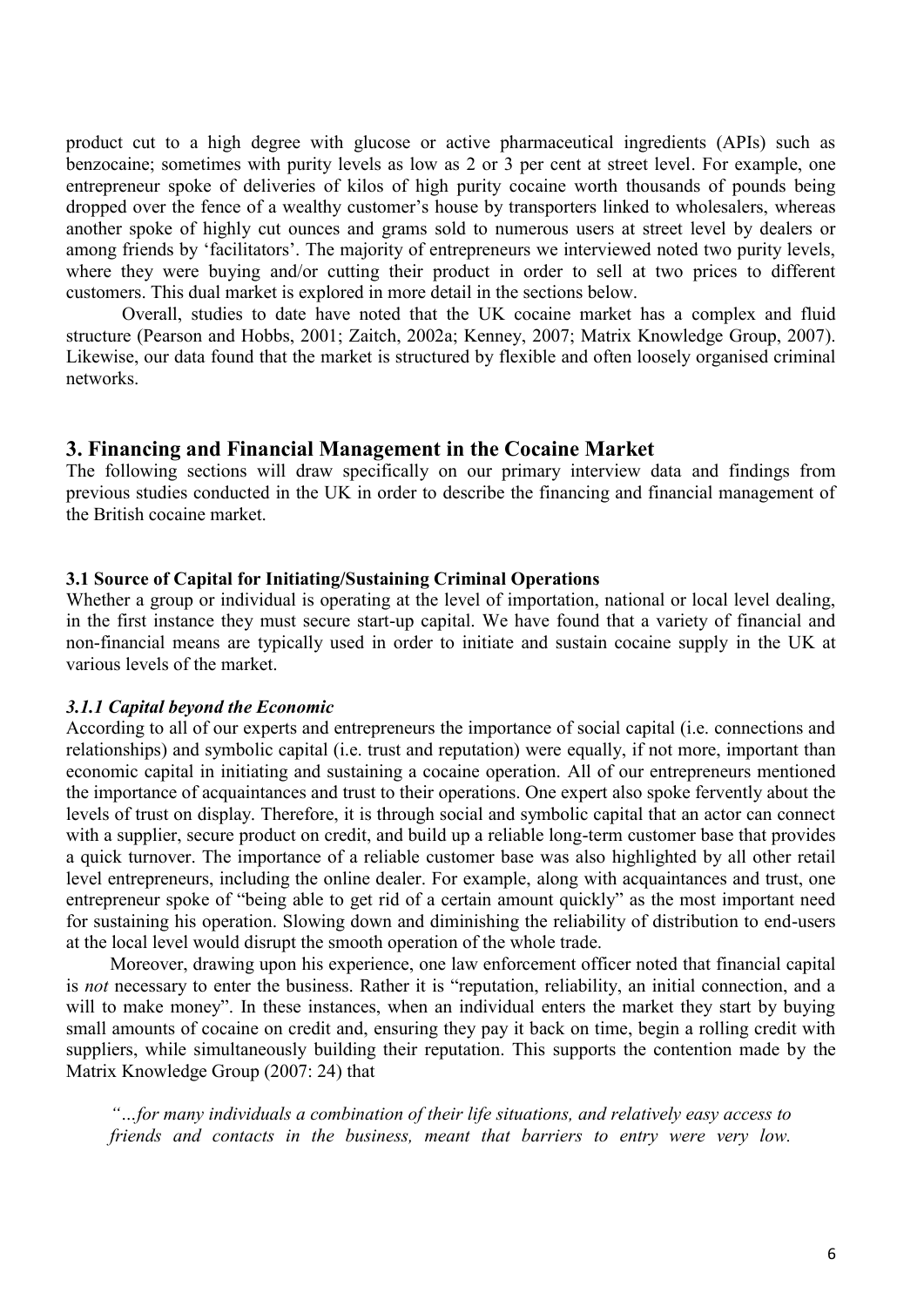*Furthermore, access to start-up capital was not considered a barrier to entry because of the wide availability of credit".* 

One expert noted an interview with a dealer who had a family connection and used her social capital, a level of trust and her labour power to sell in order to enter the market. Therefore, an individual's labour can also be used as a non-financial form of initial capital. Another example was that of a mule who was initially employed by his cousin (an independent trafficker). After successfully completing his first job he became involved in the business more regularly. The lower levels of the trade seem to work with entry-level distributors entering the market and connecting with large numbers of local suppliers who are willing to take small credit risks. This arrangement spreads the overall risk and incentivises small-scale distributors with the possibility of using their social networks to make profits and eventually move up the supply chain.

### *3.1.2 'Chipping In': Acquaintances and Group Investment Schemes*

On many occasions initial operations include friends and partners who work and invest *collectively* in a cocaine business. They will group their money together to 'bulk-buy' more product at a lower price. We found three specific examples of this in the data:

- 1. The first involved an entrepreneur investing with a good friend who had a larger legitimate income. They were "going halves" - splitting the cost 50/50 - with the investing friend requiring double on his investment without touching the drugs.
- 2. The second was a partner in a group of retail level dealers collectively "chipping in" to purchase larger amounts of cocaine at a discounted price. The group were purchasing from a local crime family one of the partners had a direct link with via an old school friend.
- 3. A third entrepreneur was also investing with a small group of four or five "players", some of whom originally met 20 years earlier as members of a commercial burglary team. There was some fluidity within the group, with different actors being involved in different deals, but the core of the unit comprised of the entrepreneur and two men who had all been involved in criminal activities in the past.

According to one of the experts we interviewed it is also common for two or so otherwise separate groups to "chip in" and secure a larger amount of cocaine to sell. Finally, a South Asian network of cousins was mentioned by a law enforcement respondent, where a kinship network played a role in investments in legitimate and illegitimate businesses, including cocaine supply. Here the close kinship structure and a culture of reciprocity helped to initiate and sustain a successful cocaine operation.

#### *3.1.3 Legitimate Money and Loans*

Legitimate money coming from a variety of avenues can also fund cocaine operations. As mentioned above, one example from the data is that of a British Asian group. A businessman from the group invested money from his taxi company, from property that he owned and, combining this money with small loans from his cousins, began to import cocaine from a Spanish dealer.

Legitimate businessmen who own restaurants, pizza shops and taxi companies have been known to become involved in the cocaine trade. They tend to use the proceeds from their legal businesses as start-up capital in a cocaine operation, then 'clean up' the criminal proceeds by reinvesting the money back into their legal businesses. Therefore, legitimate businesses can act as both start-up capital *and* money laundering schemes in the British cocaine trade. The same expert also mentioned that large scale money laundering is done through acquisition of property, and that trusted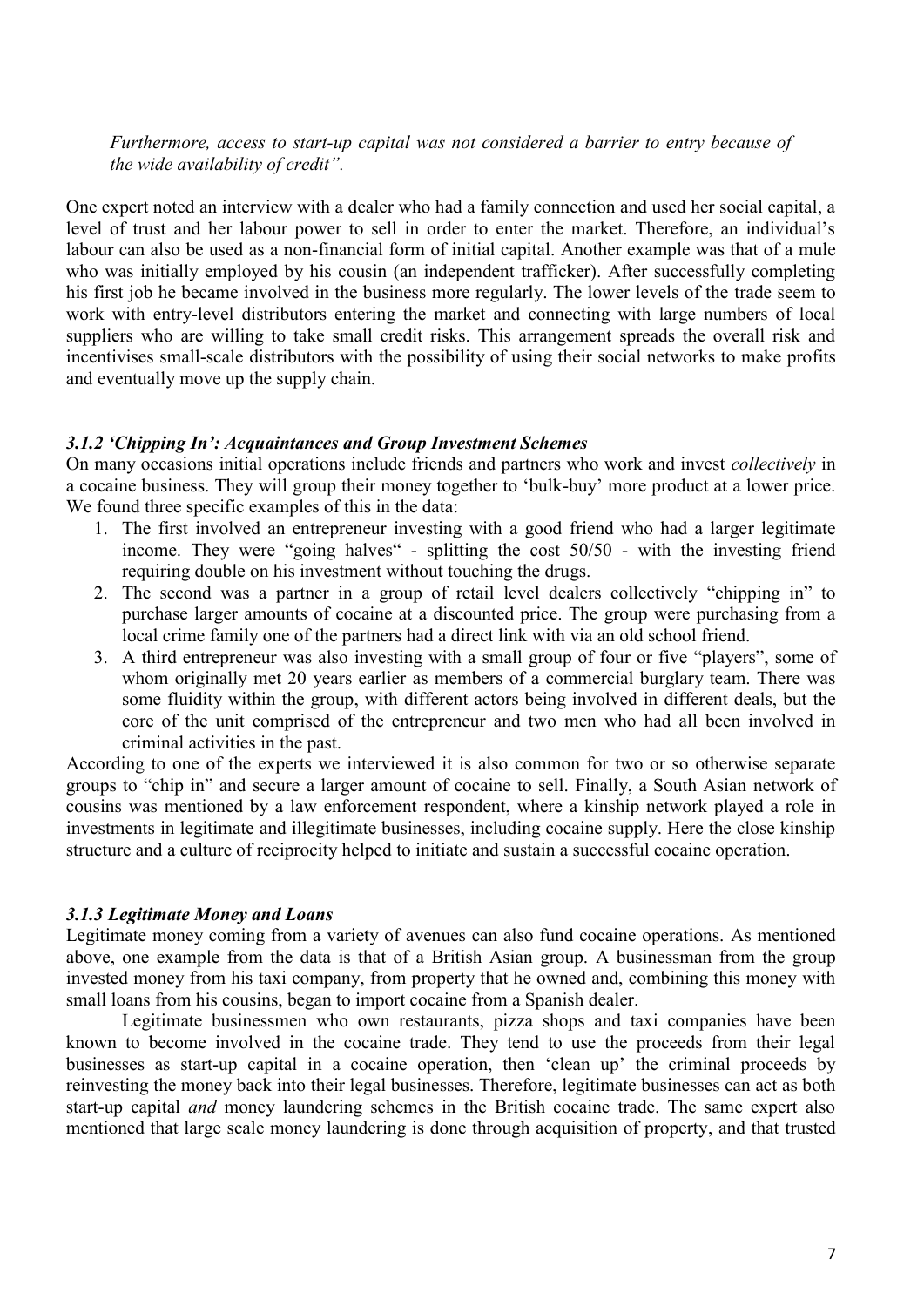accountants are used to sustain and conceal the operations; yet another example of the crossover with legitimate businesses involved in the cocaine trade in the UK.

An expert gave an example of two legitimate businessmen who traded cocaine "on the side". Here their legitimate businesses – a carpet business, an antiques import business and a property development business – generated initial start-up capital, provided ways of cleaning up criminal profits and knowledge and awareness of import/export procedures. In the loosest sense, these examples highlight the involvement of 'organised' crime groups who finance operations, which often include people with legitimate business portfolios.

Legitimate start-up money invested in the cocaine trade does not always come from the proceeds of commercial business. An entrepreneur we interviewed, who became involved in cocaine dealing with a group of friends who were buying from a crime family, used his student loan of £1,200 as his initial start-up capital. He received a loan every 3 months over a 7-year period, which helped him to sustain and reinvest in his drug business. Student life was also mentioned by the entrepreneur as a good way to make connections with suppliers and build a customer base. Furthermore, the online wholesaler we interviewed - who had a connection to a cocaine broker from his previous involvement in dealing ecstasy - sold his car to fund his initial operation. He also ran a legitimate online business selling e-cigarettes, and occasionally money shifted between the capital and profits from both online businesses. In general, many of our interviews seemed to suggest a blurring between legitimate and illegitimate capital investment in cocaine.

### *3.1.4 Criminal Careers, Illegitimate Money and Loans*

Criminal sources of investment and reinvestment also act as the financial capital for cocaine businesses. Our experts talked of cocaine deals financed with the proceeds of armed robberies and selling stolen goods. For instance, one entrepreneur – who was also involved in burglaries – financed his cocaine operation directly through his criminal activity, alongside his ability to secure product from suppliers on credit due to the reputation he had built up throughout his criminal career. Another high profile importer, known to one of the law enforcement agents we interviewed, used his criminal expertise, contacts made in prison, proceeds from crime and prior involvement in drug markets to facilitate his cocaine supply. Again, some of the criminals involved grouped together to invest in cocaine.

A particular operation we came across involves a criminal group currently importing large amounts of cocaine into the UK via Spain (specifically Tenerife) and Amsterdam. They supply to several regions across the UK via intermediaries. The group do not rely solely on cocaine and are involved in various legal and illegal operations. For example, amphetamine supply and manufacture was mentioned as a "big earner". Some of the key players were also involved in large scale cannabis cultivation. Moreover, several individuals had legitimate concerns, including tyre and exhaust fitting centres, fruit and vegetable shops, property portfolios, hotels, public houses, and guest houses catering for social security residents.

An expert mentioned cocaine dealers who diversify their illegitimate businesses and investments. For example, many known criminals who are involved in buying and selling stolen goods, particularly high-end expensive goods such as top of the range cars, also deal in cocaine. However, again, there was a blurring of the legal and illegal because some of the same criminals also had legal business portfolios that they were using to 'clean up' their crime money. This included shops and rental properties, and particularly small cash-only businesses such as nail salons, barber shops, car washes, and auto-repair shops.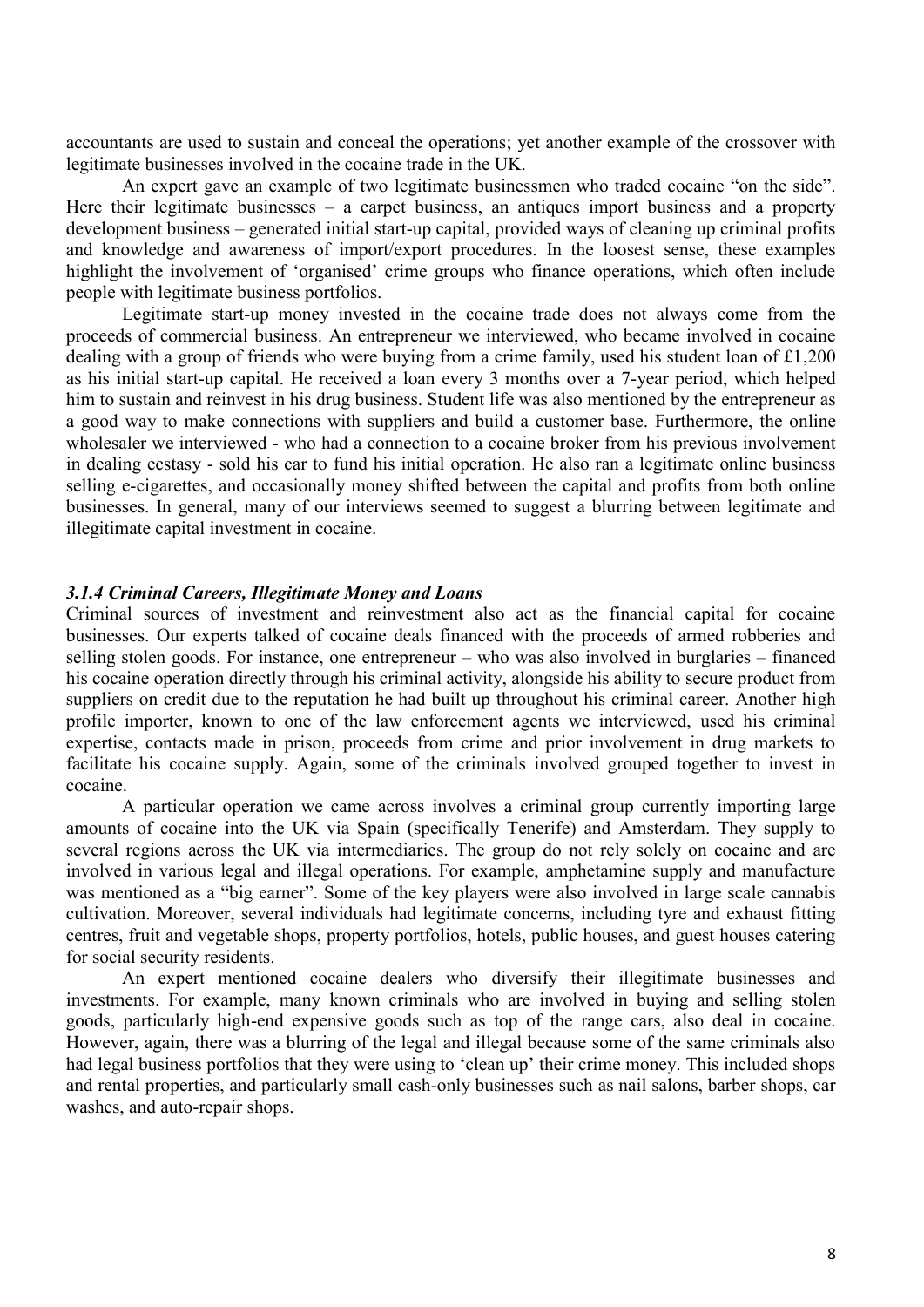# *3.1.5 Access to Capital in Critical Moments*

As is the case with high-risk criminal operations, it is not uncommon for actors involved in the cocaine trade to require immediate access to substantial amounts of capital in critical moments; for example, if a shipment is seized or an arrest is made. Highlighting similarities with the processes used to obtain capital in order to initiate and sustain a cocaine operation, the information we gathered during the indepth interviews with experts and criminal entrepreneurs in the UK suggested the following ways in which cocaine dealers acquire access to such capital in critical moments:

*Securing cocaine from a trusted source on credit:* Entrepreneurs, academic experts and law enforcement all spoke of the role past associates and connections in the cocaine trade can play in critical moments if an individual needs to access capital in the form of an amount of cocaine on credit. One entrepreneur - who having been arrested and sentenced to six years began to buy cocaine entirely on credit through an old associate on his release - explained that this may be at a higher price at first: *"he wasn't doing many favours with the prices… I was paying a little bit over the odds, but beggars can't be choosers"*. Experts also noted the role played by "a help out", in other words a past associate, friend, and/or supplier who can *"offer a decent amount of gear totally on bail with no up-front payment*". Moreover, law enforcement respondents were quite adamant that re-entering the market after an arrest is relatively easy if you have the right connections: *"You can re-enter using connections and reputation more than money. Product 'on tick' from friends for example. Then establish yourself back in the market"*. Therefore, just as we found with regard to securing initial start-up capital, connections, reputation and trust play a fundamental role in a cocaine dealer's ability to access capital in critical moments in the British cocaine trade.

*If arrested, a trusted partner acts in the arrestee's absence to continue operations:* An expert described cases in which individuals involved in the trade were able to begin dealing immediately after release from prison because a trusted associate had kept their business in operation during their time away: *"Usually this involves a trusted accomplice keeping the business going in his absence"*.

*Selling labour power:* Two experts mentioned individuals simply selling their labour power by making themselves useful to existing operations in order to re-enter the market. One specific example involved an individual working as a mule to "get back in the game" after 2 kilos of cocaine they were responsible for delivering was 'lost'. Although the mule denied their involvement in the missing shipment, they chose to work again to gain entry back into the business, to build their reputation and to pay off the debt.

*Using financial capital from other legitimate or illegitimate businesses:* If an individual or group involved in a cocaine operation has a business portfolio (illegitimate and/or legitimate), he or she may borrow and move capital between businesses in order to gain access to funds when necessary. This also links to the simultaneous role that legitimate businesses can play in money laundering. For example, the online dealer who also runs an online e-cigarette business (see discussion above).

## **3.2 Settlement of Payments**

In the cocaine trade settlement of payments depends on whether the payment is being made upstream or downstream, whether there is a pre-existing relationship, the level of trust between the actors involved, and the level of the trade in which they operate. According to one of our experts, upstream payments between producers/suppliers at different levels of the British cocaine business are usually organised in one of the following ways: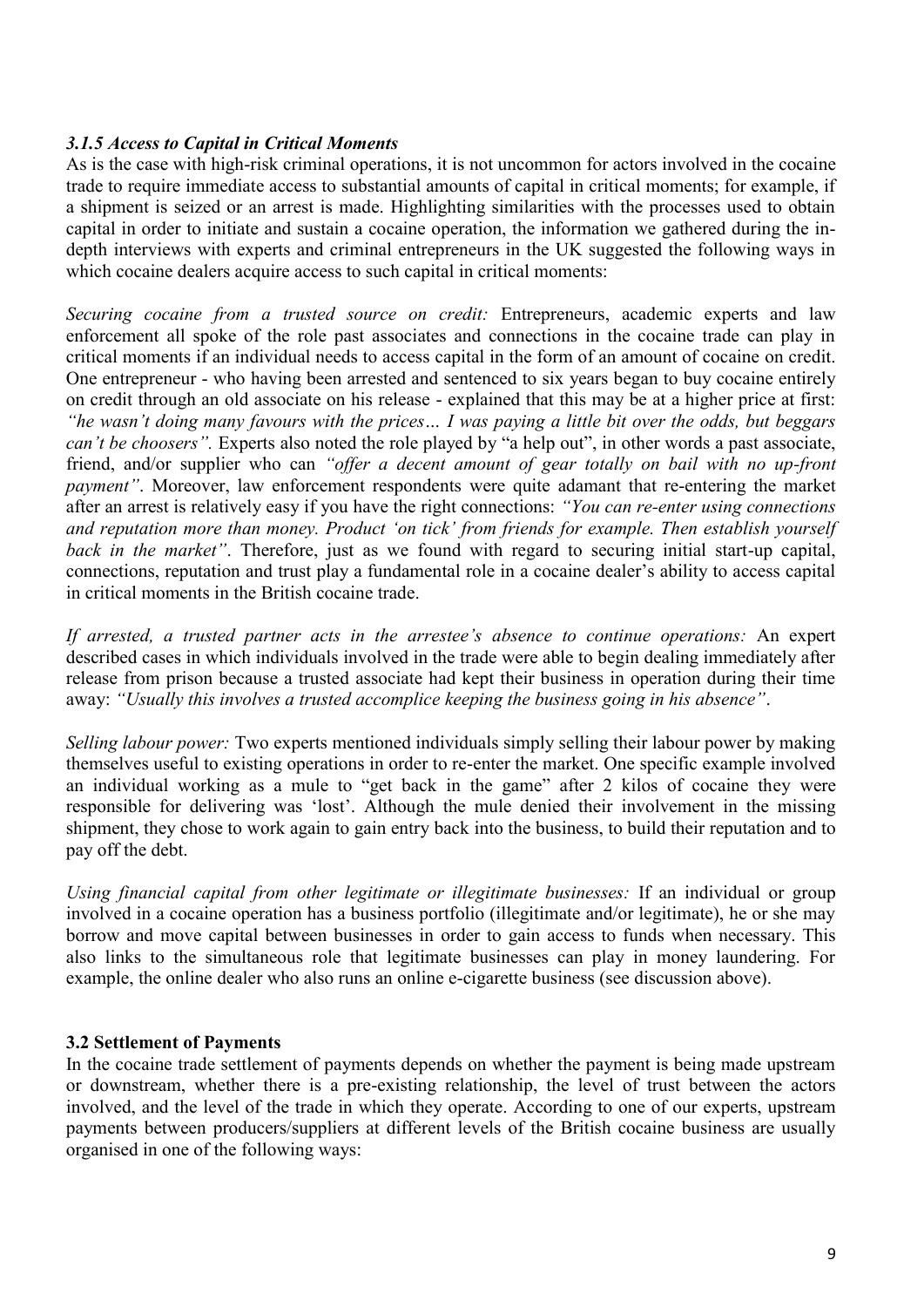- a. Up-front
- b. Part-payment
- c. Payment on delivery

According to experts, it is rare to find either full up-front or on-delivery payments. Therefore, various ratios of part-payments are usually agreed. However, at the importation level some groups/operations may settle a payment for a shipment in full in one country, then have different agreements set up for further distribution in other countries. Once in the UK, large payments can be made up-front and often larger sums "on bail" or credit. As for employees facilitating payment arrangements, a runner is often used to transport money to and from locations and between groups. For example, one 'firm' known to an expert in the North East of England, with strong links to another in the South East, have been known to transfer both money and drugs via London King's Cross station. As the expert explains:

*"A runner would almost always be used to carry out such a task. Typically it would be someone lower down in the 'hierarchy', although they must be trusted. Often someone known from youth. Often an up-and-coming youngster who is in need of the money enough to take the risk, but not seen as desperate enough to try and rob monies or goods. Typical payments would be 500 to 1,000 pounds per trip - money or drugs at the same rate depending on who the runner [is]".* 

Downstream payments between customers and dealers are usually cash up-front, but on occasion there will be a certain amount of credit given. However this credit is in cocaine, not money. The criminal entrepreneurs interviewed offered the following information about both upstream and downstream payment arrangements:

## *Criminal Entrepreneur #1*

- Upstream: the first entrepreneur either paid up-front or on credit with an agreement to pay back over a certain amount of time. Sometimes he would pay back his connection as and when he sold the drugs, i.e. a revolving credit agreement. He never borrowed money, only received drugs on credit. The bigger and faster his turnover and the more he gained trust, the larger the amount of cocaine he could buy at a discount and the greater the level of credit he could receive.
- Downstream: he would ask for cash up-front, but would occasionally give a gram or two of cocaine to his friends on credit without interest. This would only be with trusted people to guarantee payment. He reported having only ever had to make a couple of threats to secure payment.

# *Criminal Entrepreneur #2*

- Upstream: this entrepreneur dealt with a trusted supplier and sometimes was given product on credit. As he explains: *"I see one main guy. Payments were always in cash. I could get some coke on tick because we go way back, I knew him as a kid and he trusts me. The terms were just like a kind of rolling credit. He never had to secure his payment because I wouldn't mess about".*
- Downstream: he would sometimes give customers cocaine on credit, but only trusted people. Moreover, the majority of his business was now online and he traded solely in bitcoin, whereby orders were not sent until the digital currency arrived in his bank account. For sellers, the dark net and digital currencies offer less risk in terms of securing payment from customers. The entrepreneur even mentioned the increasing popularity of private, invite-only and personalised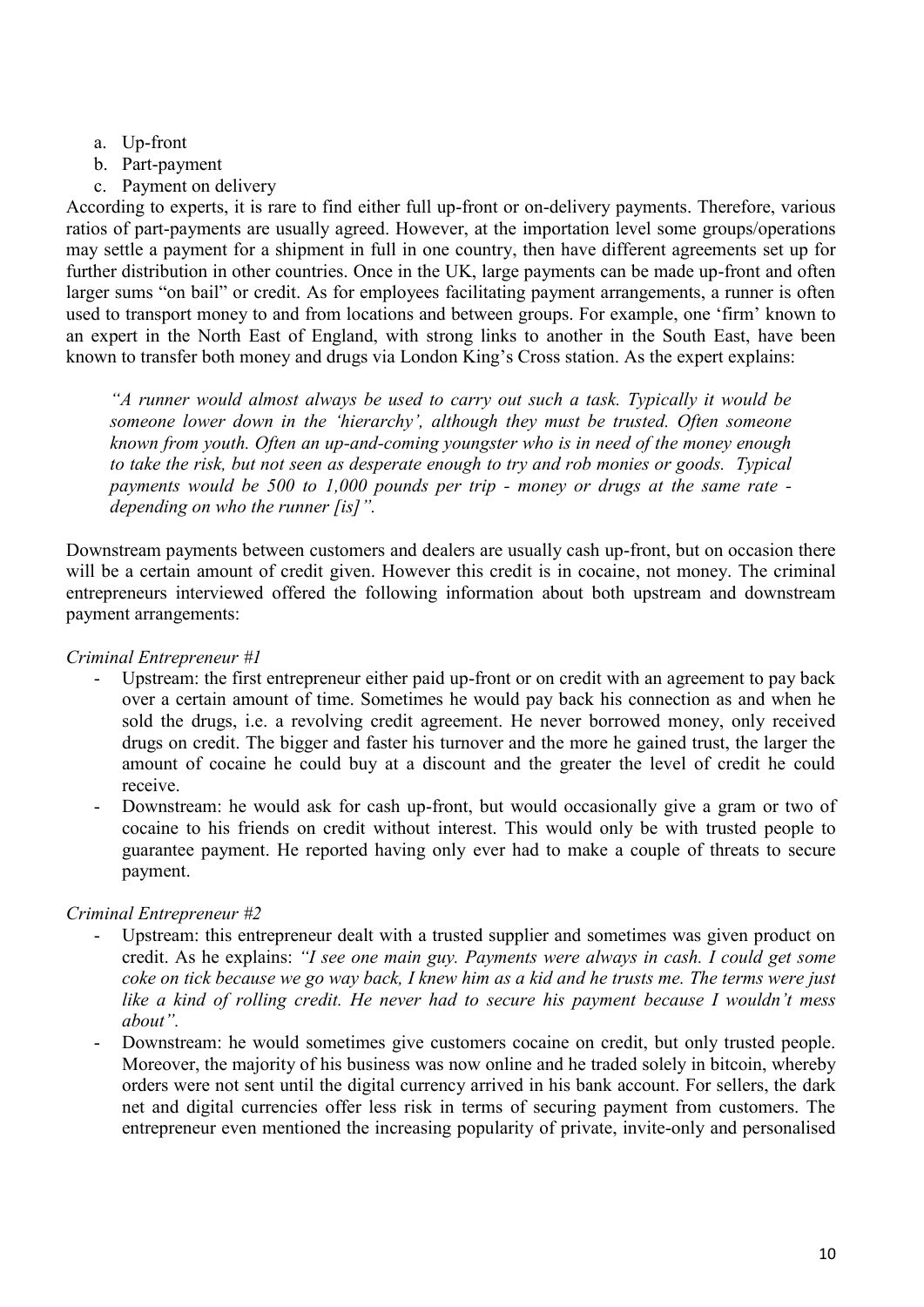sites now appearing on the TOR network in which trusted online sellers and buyers do business.

### *Criminal Entrepreneur #3*

- Upstream: this entrepreneur uses one supplier in Manchester and no credit is allowed, only cash up-front.
- Downstream: normally cash up-front, however he would infrequently give small amounts to very close friends on credit.

### *Criminal Entrepreneur #4*

- Upstream: this entrepreneur has done deals in the past whereby he would pay a certain amount up-front, and also receive the remaining quantity of cocaine on credit from a dealer in Liverpool. Currently, he has the capital and buys his cocaine up-front from a wholesale dealer based in Yorkshire.
- Downstream: at one point in his career he was selling over a kilo of cocaine every two weeks. Now, he sells to a "select group of customers", the money is usually up-front and only in ounce deals, never smaller.

In the cocaine business the cash flow needs to be constant and there is always a floating amount of debt and recovery. In order to guarantee payments many of the dealers we interviewed (see above), along with one expert with personal experience in the market, spoke of trust as a key principle required to ensure a return of payment. Therefore our data, in support of previous research (see Pearson and Hobbs, 2001; Soudijn and Reuter, 2013), has found that threats and intimidation are part of the cocaine business but not routine. In other words, violence happens when things go wrong and as a last resort. As one entrepreneur notes: *"I only deal to trusted friends with jobs and cash, but if I have to, threats of violence or taking some collateral worth more than the debt such as and X-Box or a watch usually would do the trick to incentivise a payment".* One expert also spoke of cocaine being sold at street level in return for stolen goods, one example being that of a shoplifter who traded a flat screen TV for 1 gram of cocaine worth 50 pounds. Therefore, how various dealers manage their payments and profits may also depend on the demographic profile of their customers.

However, sometimes things do not go to plan, in which case trust only extends so far, and in order to guarantee that payments will be settled cocaine dealers may use violence or threats of violence, recover assets, or sell on debts. Our law enforcement experts spoke of cases where the use of violence, threats, recovering property/assets, and selling debt to enforcers had taken place. As an expert notes, *"some people employ a 'facilitator' or 'enforcer' and pay a fee. Others may sell the debts on. It all depends on the amount needing to be recovered. If it goes to a local loan shark the interest will be big".* Another expert mentioned something similar: *"A UK dealer may have networked and made an agreement with an importer but something goes wrong, they are ripped off or the product intercepted. They may use violence or threats… or sell this debt on to a heavier headed group or individual to enforce the debt, say a £40,000 debt sold half return".* In other words the enforcer keeps half of the money they recover.

# **3.3 Profits and Profit Sharing**

The UK is an end-user market for cocaine; therefore, the drug is at its highest price, having increased incrementally as it moves through a variety of places and complex stages in the supply chain. There are variations in mark-ups and profit margins throughout the stages and operations involved.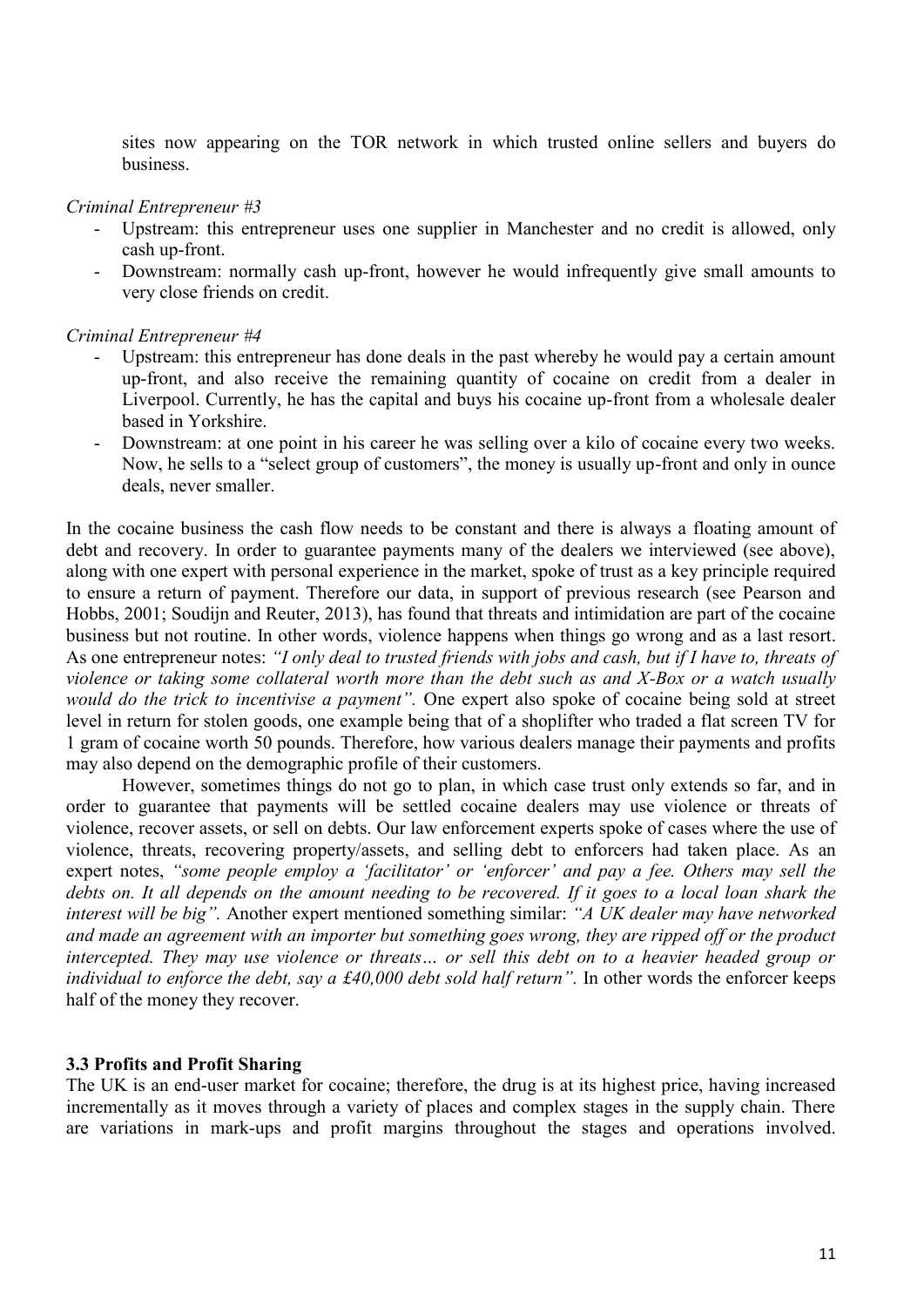Considerable profits can be made at the wholesale level of the cocaine business in the UK. This is also true at the level of importation (see Matrix Knowledge Group, 2007).

One of the law enforcement experts we interviewed noted that on average an "original block" of 1 kilo of high quality cocaine is worth approximately £40,000 once it reaches the UK market. He explains: *"If you import a block you may sell in full, or usually have a small number of one-off deals and cut product by one third with APIs to make three times the profit".* We have found that once cocaine reaches the UK, criminal entrepreneurs' profits can fluctuate and vary depending on a number of factors: availability, demand, quantity, quality of the product (purity before and after adulterating), customer base, and risk of seizures or arrests. The UK based entrepreneurs we interviewed buy and sell cocaine with the following mark-ups (entrepreneurs 1, 2 and 3 work at the retail level, while entrepreneur 4 is a middle level dealer; Table 1).

|              | <b>Criminal</b>           | <b>Criminal</b>                                | Criminal               | <b>Criminal</b>                           |
|--------------|---------------------------|------------------------------------------------|------------------------|-------------------------------------------|
|              | Entrepreneur #1           | <b>Entrepreneur</b> #2                         | <b>Entrepreneur #3</b> | <b>Entrepreneur #4</b>                    |
| <b>Buys</b>  | $£960$ per ounce          | $£800$ per ounce                               | £700                   | £15,000 per 9 bar<br>$(9 \text{ ounces})$ |
| <b>Sells</b> | £40 - £50 per gram        | £50 (to friends)<br>$£70$ (online) per<br>gram | £60 per $0.8$ gram     | £23,400 per 9 bar*                        |
| Mark-up      | 47.6% (a) £50 per<br>gram | 147.6% $\omega$ £70 per<br>gram                | 191%                   | 56%                                       |

*Notes:* 

**\*** Criminal Entrepreneur #4 splits his 9 ounce deal into 2:

1. He cuts 6 ounces into 18 ounces '3, 2, 1' with lactose and caffeine powder sold at £800 per ounce

 $\bullet$  44% mark-up

2. He cuts 3 ounces into 6 ounces '1 to 1' sold as 'pure' at £1,500 per ounce

 $\bullet$  80% mark-up

The variation in the prices that retail level dealers pay for ounces suggests that the levels of purity and adulteration of the cocaine they buy and sell also varies. Our data also highlights that considerable profits can be made at the retail level with the right supplier and customer base, particularly if the actors involved cut the product to a high degree. Having said that, Entrepreneur #1 – although having been involved in the business for over 7 years – had not gained or invested his money and seemed to offer a typical example of a street-level dealer who had fewer opportunities to profit from the cocaine trade in the long term. He noted that he had simply "had a good time". This contention was supported by two of our experts who spoke of the "big money" available in operations over borders, but less profit available at street level. Of these, two experts gave details of three specific cases, which offer an insight into the fluidity in levels and profits of cocaine operations:

*"The biggest case I know was international and they were importing 2.5 to 5 kilos per month. Another was at street level, where a woman at the peak of her dealing was making £1,000 per*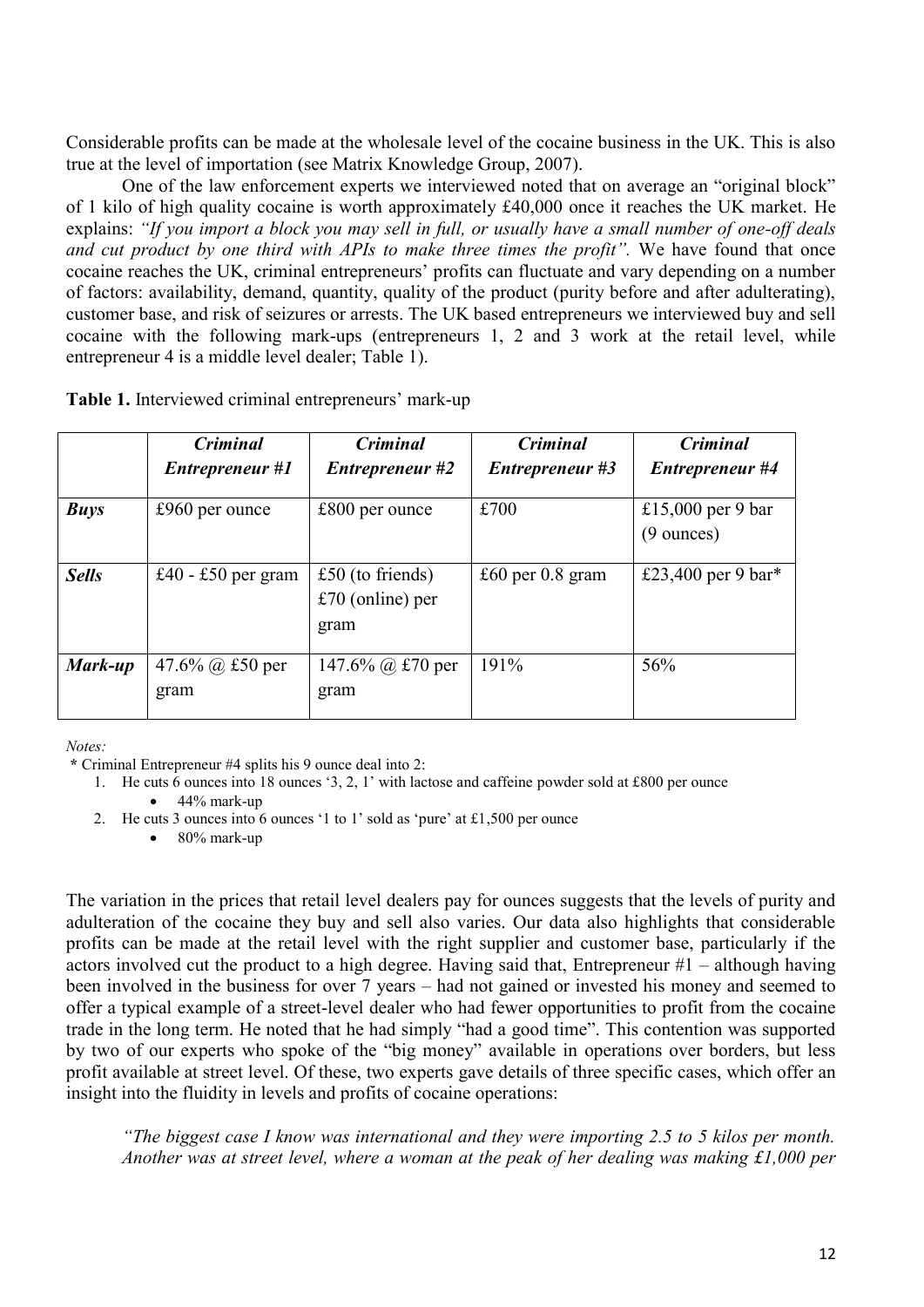*month. However, another case was that of a female dealer who chose to do less. She made £300 per month because it was less bother and she was happy with her customers and how it fit with her lifestyle – she had kids and a job".* 

Our data shows vast differences in terms of profit margins at retail level and a suggested drop in purity could be the result of criminal entrepreneurs who operate at street level further adulterating their products to increase profits. Previous research also suggests that mark-up can depend on risk (Dorn *et al*., 1998; Matrix Knowledge Group, 2007). For example, the risk of arrest at the level of importation results in larger profit margins when trafficking cocaine over borders. As Matrix Knowledge Group contends:

*"Mark-ups in the illegal drugs market mirror the risks taken, and dealers reported that local and regional price rises of a "couple of grand a kilo" can occur because of a large and effective enforcement operation affecting that part of the supply chain. However these limited effects are not enough to change price trends overall"* (Matrix Knowledge Group, 2007: 10).

Yet, this risk-driven mark-up can have a knock-on effect in terms of purity and/or price along the supply chain to customers (Dorn *et al*., 1998). One law enforcement officer we interviewed also suggested that profit margin depends on the original investment and level of risk: *"Depending on what one invested in the first place. If one invested 50% they expect 50% of profits. That is of course in those cases that do not involve losing merchandise".* 

Moreover, at wholesale and middle-level in the UK, prices and profits can vary depending on the size of the local markets and the availability of cocaine. One entrepreneur based in the North East of England was buying in Manchester in 'ounce deals' cheaper than another entrepreneur based in the same city who bought from a local dealer. He was also selling 0.8 as 1 gram deals, which leads to a further increase in the mark-up (see Table 1 above). Therefore, a dealer buying wholesale in a larger market such as Manchester or Liverpool, but selling in a smaller city or town, can secure a higher profit margin.

In terms of profit-sharing, experts suggested that some actors may be involved in group investment schemes in which they seek a percentage return similar to their original investment. However, we have found that most cocaine entrepreneurs work on an individual basis. For instance, an expert spoke of street level dealers who decide what to do with their own product – how much they cut it, who they sell to and so forth - and what they do with the return. Therefore, flexible networks of individuals may invest in cocaine to sell, yet profit from it on an individual basis. All of the entrepreneurs we interviewed profited individually. Furthermore, our interviews emphasised that profits were usually spent on a consumer lifestyle (buying expensive goods such as cars, and holidays), reinvesting in the cocaine business or laundering money by investing in legitimate businesses or property in the UK. Unfortunately, however, we do not possess detailed data on the issue of money laundering and handling/investment of profits that would allow us to elaborate on this point further (see, for example, Kruisbergen *et al*., 2015; van Duyne, 2007).

## **4. Discussion**

The cocaine market is a fragmented business dependent on networks of individual entrepreneurs and small groups rather than rigid hierarchical structures. This lack of formal structures and permanence acts as a self-protective mechanism to reduce costs, maximise profits and prevent detection (see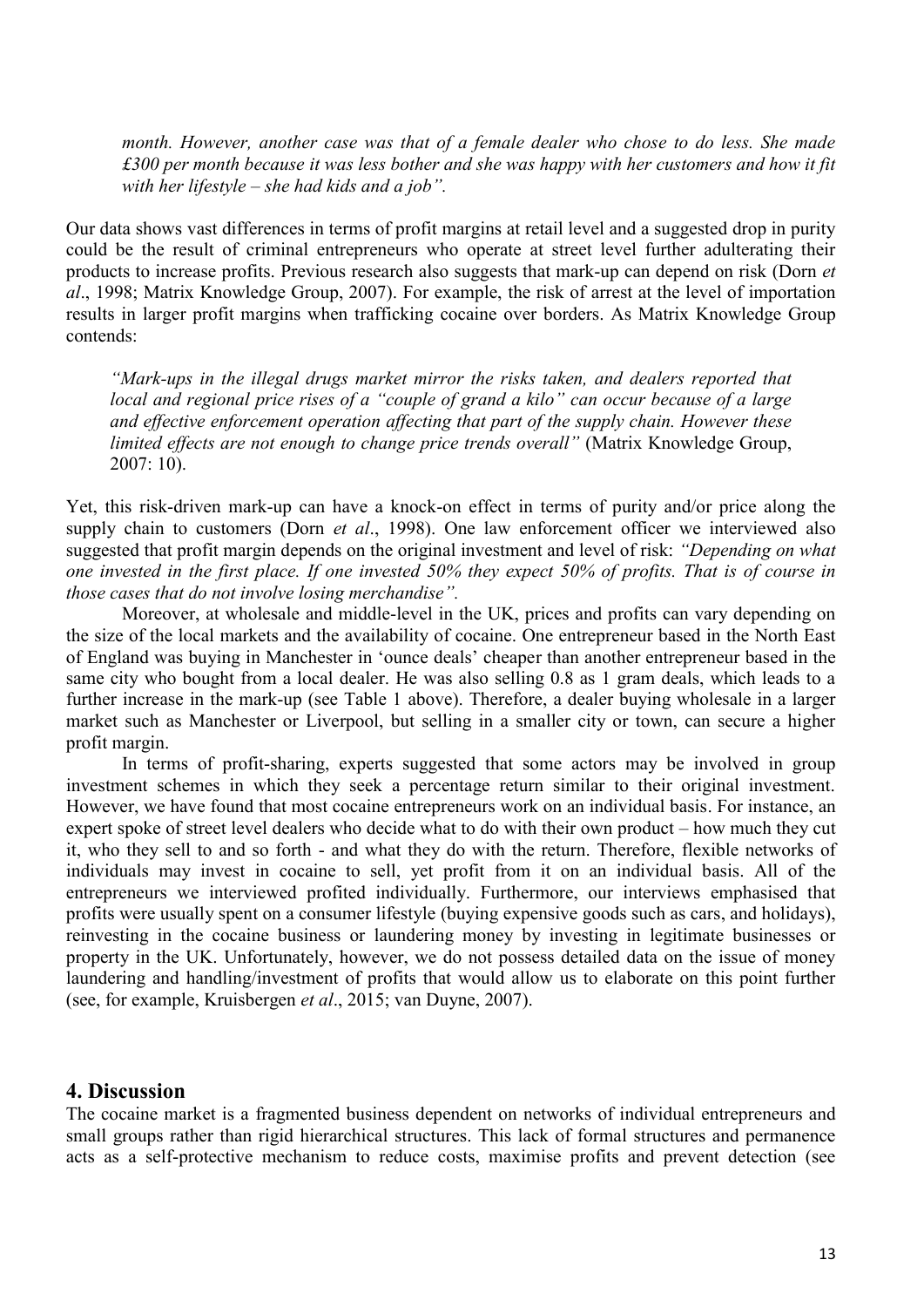Williams, 1998; Reuter and Haaga, 1989; Ruggiero and Khan, 2006). At the core of collaboration between and among entrepreneurs involved in cocaine supply often lie family, ethnic or kinship relationships, legitimate business connections or associations forged in prison. Often actors in the cocaine market require the development of trust as the threshold for access to a partner, to the merchandise and to financing (see Kleemans and de Poot, 2008). What von Lampe (2007) calls a 'social microcosm' of illegal entrepreneurs is of critical importance to the success of a cocaine trading scheme, which can act as a non-monetary form of capital in an "enduring hostile landscape" (van Duyne, 2000: 370).

The fragmented and decentralised nature of the cocaine market, which often depends on local peculiarities *and* wider global political-economic conditions, is reflected in the patterns of its financing. Therefore, the cocaine market in the UK is financed in a number of ways due to the complexity and variation in its structure. Primarily it is important to point out that capital investment practices in this market are flexible, 'messy' and mutating (see Hobbs, 1995). There are various 'degrees of participation' and a 'spectrum of organisations' in the cocaine trade and the upshot is that money comes from a range of different places. Some operators finance operations collectively, others individually. Some are involved sporadically, whereas others continually operate and reinvest. In this context, there is a blurring between legitimate and illegitimate capital investment in cocaine. Importantly, and unlike other illegal markets such as the illegal tobacco trade (Antonopoulos and Hall, 2015), credit is an integral feature of the cocaine business in the UK (see also Brå, 2007; Skinnari, 2010) and there is always a floating amount of debt and recovery. Furthermore, our research corroborates the findings of similar research in the UK and internationally highlighting that violence, threats and intimidation – although present in the market – are not the main ways of securing payments (see Pearson and Hobbs, 2001; Soudijn and Reuter, 2013). However, an interesting feature relating to the settlement of payments involves selling debt to enforcers and/or loan sharks, where patterns of violence and threats of violence are more likely to emerge.

At the level of importation the risk of arrest when trafficking cocaine over borders results in larger profit margins. At wholesale and middle-level in the UK, prices and profits can vary depending on the size of the local markets and the availability of cocaine. There are vast differences in terms of profit margins at retail level depending on purity and price. The entrepreneurs we interviewed possessed a small piece of the market with modest profits that simply spilled over into the legal economy. Yet our research has also shown that some actors launder bigger profits through legitimate businesses and property. In those cases involving money laundering, criminal entrepreneurs are embedded in legitimate businesses which provide for a very convenient (and already existing) setting for this type of financial management. Therefore, the examination of the financial management of the cocaine trade in the UK highlights that legal businesses act as platforms for a relatively more efficient management of crime money (see Kleemans and van de Bunt, 2008).

These findings might partly be the result of methodological limitations that should be mentioned at this point. Official data, including data derived from interviews with members of the authorities, is the result of law enforcement activity, which in turn depends upon resource restrictions, the competency of agents, organisational priorities and wider political priorities. In addition, official accounts often limit the scope of our analysis by relating the identity of individuals involved in 'organised crime' activities to that of one dimensional 'criminals' drained of cultural context; something that might have numerous implications in terms of the *financial* information that is available (see Hobbs and Antonopoulos, 2014).

In some respects this has been addressed in our research by interviewing active criminal entrepreneurs involved in the trade. However, as reflected upon by almost all researchers who have conducted interviews with 'organised criminals' (e.g. Zhang and Chin, 2004), such interviews also have numerous limitations. There are issues of generalisability and one can never be absolutely certain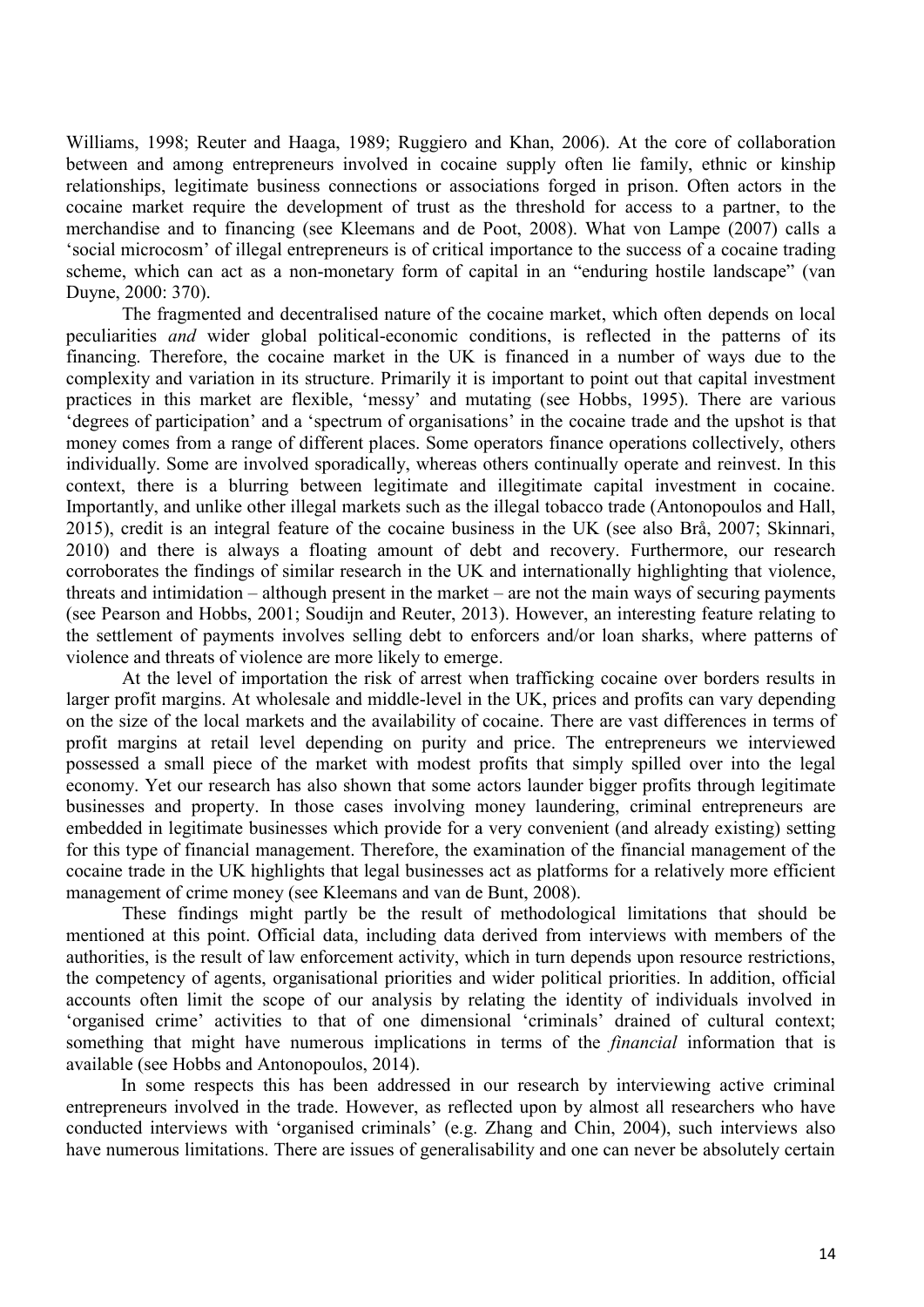about validity; although in this instance the presence of a pre-existing relationship between the researcher and the entrepreneurs, alongside 'cross-checking' and 'member checking', significantly contributed towards eliminating untruthful accounts. Moreover, this brings about issues in terms of the representativeness of the sample. This study sample was small and we were not able to interview entrepreneurs involved in the production of cocaine or, perhaps most importantly, to obtain primary data on the financial management of the trade from importers and wholesalers. However, the world of 'organised crime' is a very complex and diverse terrain and, notwithstanding these limitations, this research, adding to the scant research already available, helps begin to build an accurate picture of the functioning and financial management of the cocaine trade in the UK.

# **References**

Antonopoulos, G.A. and Hall, A. (2015) 'The Financial Management of the Illicit Tobacco Trade in the United Kingdom', *British Journal of Criminology*, first published online June 23, 2015 doi:10.1093/bjc/azv062

Antonopoulos, G.A., Hall, A., Levi, M. and Rusev, A. (2015) 'Understanding Criminal Finances: Policy and Methodological Framework'. In CSD (ed.) *Financing of Organised Crime.* (pp.11-28) Sofia: CSD

Arnett, G. (2013) 'Drug seizures drop in England and Wales: falls in cannabis, cocaine and heroin', *The Guardian*, November 1

Bartlett, J. (2014) 'Dark net markets: the eBay of drug dealing', *Drugs Uncovered (The Observer),*  October 5, pp.42-45

Brå (2007) *Where did all the money go?.* Stockholm: Brå

Caulkins, J.P., Johnson, B. and Taylor, L. (1999) 'What Drug Dealers Tell Us About Their Costs of Doing Business', *Journal of Drug Issues*, 29(2), 323-340

Decker, S. and Townsend Chapman, M. (2008) *Drug Smugglers on Drug Smuggling.* Philadelphia, PA: Temple University Press

Dodd, V. (2011) 'Cocaine worth £300m found on luxury yacht in Southampton', *The Guardian*, August 3

Dorn, N., Oette, L. and White, S. (1998) 'Drugs Importation and the Bifurcation of Risk: Capitalisation, Cut Outs and Organised Crime', *British Journal of Criminology,* 38, 537-560

EMCDDA (2012) *United Kingdom Drug Situation.* Lisbon: EMCDDA

EMCDDA (2013) *European Drug Report 2013.* Lisbon: EMCDDA

FATF (2012) *Financial Investigations Guidance*. Paris: FATF/OECD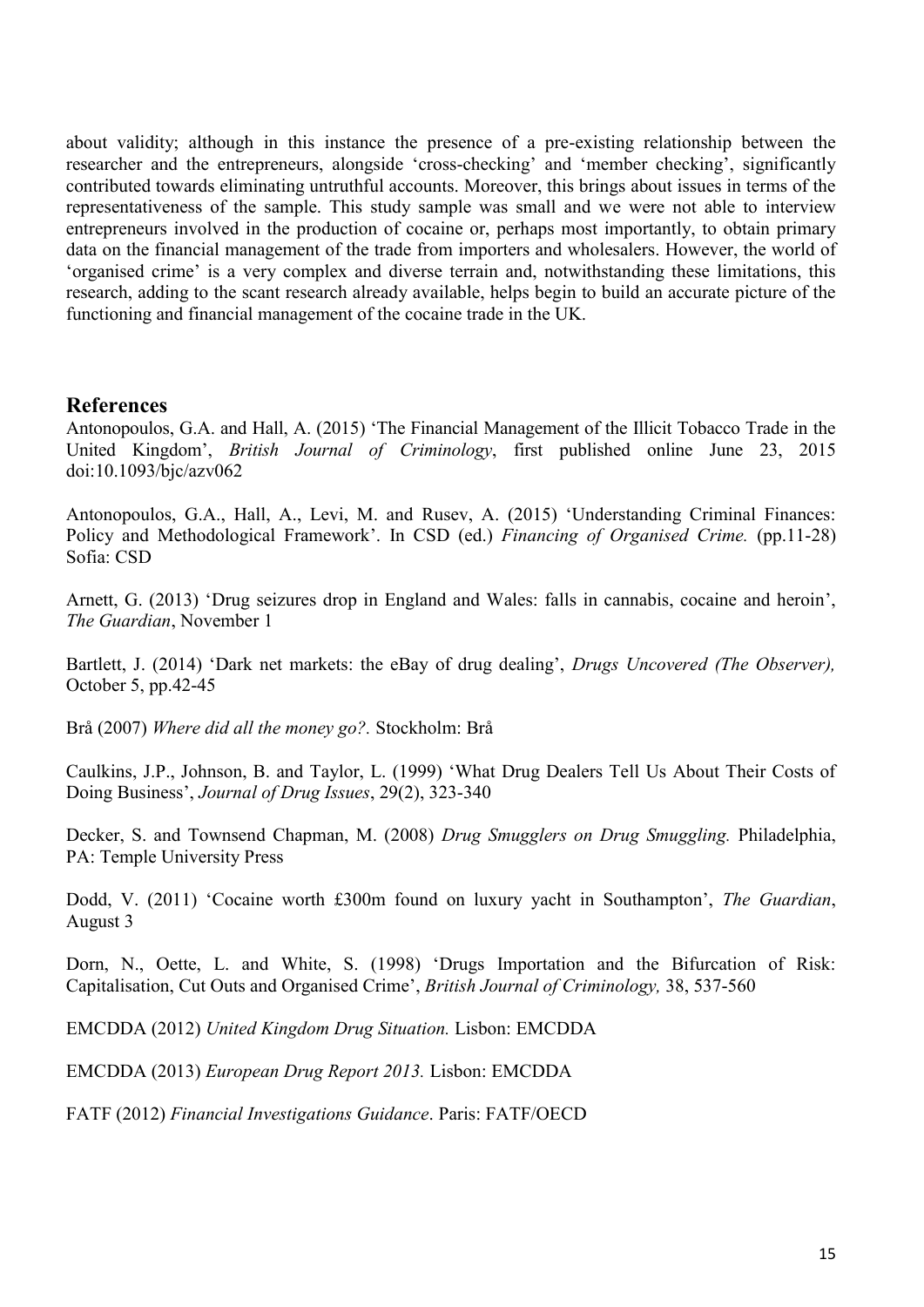Fleetwood, J (2011) 'Five Kilos: Penalties and Practice in the International Cocaine Trade', *British Journal of Criminology*, 51(2), 375-393

Fleetwood, J. (2014) *Drug Mules: Women in the International Drug Trade*. London: Palgrave

Hales, G, and Hobbs, D. (2010) ['Drug Markets in the Community: A London Borough Case](http://eprints.lse.ac.uk/30232/)  [Study'](http://eprints.lse.ac.uk/30232/)*. Trends in Organised Crime*, 13(1), 13-30

HM Government (2015) *The Serious and Organised Crime Strategy: Annual Report for 2014.* London: **HMSO** 

Hobbs, D. (1995) *Bad Business*. Oxford: OUP

Hobbs, D. (2012) ''It Was Never About the Money': Market Society, Organised Crime and UK Criminology'. In Hall, S. and Winlow, S. (eds) *New Directions in Criminological Theory*. (pp.257- 275) London: Routledge

Hobbs, D. and Antonopoulos, G.A. (2014) 'How to Research Organised Crime'. In Paoli, L. (ed.) *The Oxford Handbook of Organised Crime.* (pp.96-117) New York: Oxford University Press

Home Office (2007) *Organised Crime: Revenues, Economic and Social Costs, and Criminal Assets Available for Seizure.* London: Home Office

Kenney, M. (2007) 'The Architecture of Drug Trafficking: Network Forms of Organisation in the Colombian Cocaine Trade', *Global Crime*, 8(3), 233-259

Kilmer, B. and Pacula R.L. (2009) *Estimating the size of the global drug market: A demand-side approach*. RAND Technical Report TR-711-EC. Cambridge: RAND

Kleemans, E. (2015) 'Follow the Money: Introduction to the special issue on 'Financial Aspects of Organised Crime', *European Journal on Criminal Policy and Research,* 21, 213-216

Kleemans, E. and de Poot, C. (2008) 'Criminal Careers in Organised Crime and Social Opportunity Structure', *European Journal of Criminology,* 5(1), 69-98

Kleemans, E., and Van de Bunt, H.G. (2008) 'Organised Crime, Occupations and Opportunity', *Global Crime*, 9(3), 185-197

Kostakos, G. A. and Antonopoulos, G. A. (2010) 'The 'Good', the 'Bad' and the 'Charlie': The Business of Cocaine Smuggling in Greece', *Global Crime*, 11(1), 34-57

Kruisbergen, E., van de Bunt, H. and Kleemans, E. (2012) *Georganiseerde criminaliteit in Nederland*. Den Haag: BJU

Kruisbergen, E., Kleemans, E and Kouwenberg, R. (2015) 'Profitability, Power or Proximity? Organised Crime Offenders Investing Their Money in Legal Economy', *European Journal on Criminal Policy and Research,* 21, 237-256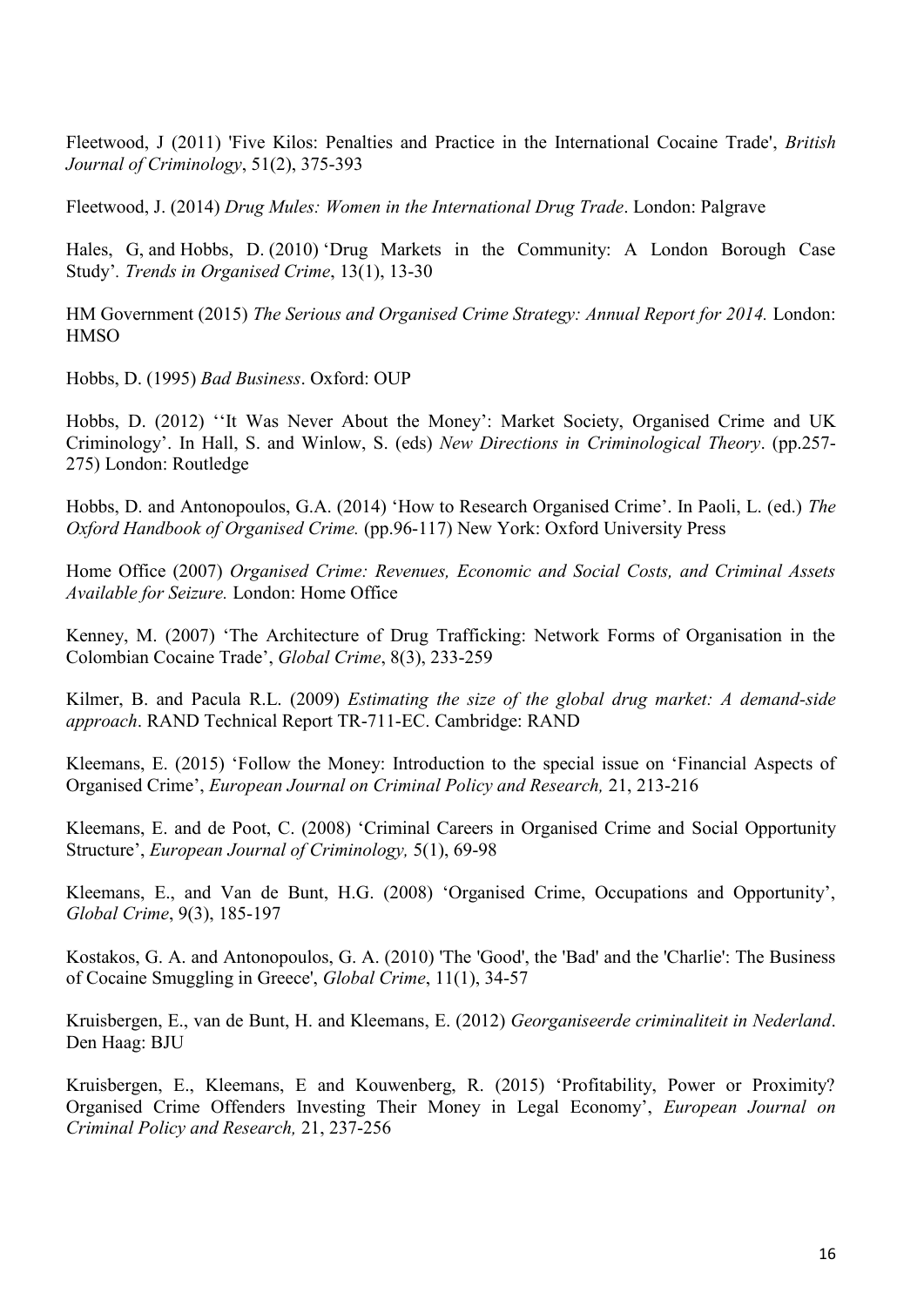Levi, M. (2013) *Drug Law Enforcement and Financial Investigation Practices*. (Report n.5) London: International Drug Policy Consortium

Levitt, S. and Venkatesh, S. (2000) 'An Economic Analysis of a Drug-Selling Gang's Finances', *Quarterly Journal of Economics,* 115(3), 755-789

Matrix Knowledge Group (2007) *The Illicit Drug Trade in the UK*. London: Home Office

McSweeney, T. Turbull, P. J. Hough, M. (2008) *Tackling Drug Markets and Distribution Networks in the UK.* London: UKDPC

Moeller, K. (2012) 'Costs and Revenues in Street Level Cannabis Dealing', *Trends in Organised Crime,* 15(1), 31-46

Moyle, L. and Coomber, R. (2015) 'Earning a Score: An Exploration of the Nature and Roles of Heroin and Crack Cocaine 'User-Dealers', *British Journal of Criminology*, 55 (3), 534-555

Naylor, R.T. (2004) *Wages of Crime*. Ithaca: Cornell University Press

NCA (2015) 'NCA Approach to Criminal Assets'. <http://www.nationalcrimeagency.gov.uk/news/news-listings/549-nca-approach-to-criminal-assets>

NL Times (2014) 'Enormous Cocaine Bust in Rotterdam', *NL Times*, April 21, <http://www.nltimes.nl/2014/04/21/enormous-cocaine-bust-in-rotterdam/>

Parker, H. (2001) 'Unbelievable? The UK's Drugs Present'. In Parker, H. Aldridge, J. and Eggington, R. (eds.) *UK Drugs Unlimited*. (pp.1-12) London: Palgrave/Macmillan

Pearson, G. and Hobbs, D. (2001) *Middle market drug distribution.* Home Office Research Study 227. London: Home Office

Reuter, P. and Haaga, J. (1989) *The Organisation of High-Level Drug Markets*. Santa Monica, Ca.: RAND

Reuter, P., MacCoun, R., Murphy, P. (1990) *Money from Crime*. Washington, DC: RAND

Ruggiero, V. and Khan, K. (2006) 'British South Asian Communities and Drug Supply Networks in the UK: A Qualitative Study', *International Journal of Drug Policy*, 17, 473-483

Skinnari, J. (2010) 'The Financial Management of Drug Crime in Sweden'. In van Duyne, P.C., Antonopoulos, G.A., Harvey, J., Maljevic, A., Vander Beken, T. and von Lampe, K. (eds) *Cross-Border Crime Inroads on Integrity in Europe.* (pp.189-215) Nijmegen: WLP

Soudijn, M. and Reuter, P. (2013) 'Managing Potential Conflict in Illegal Markets: An Exploratory Study of Cocaine Smuggling in the Netherlands'. In Trautmann, F., Kilmer, B. and Turnbull, P. (eds) *Further Insights into Aspects of the Illicit EU Drugs Market.* (pp.345-360) Brussels: European Commission